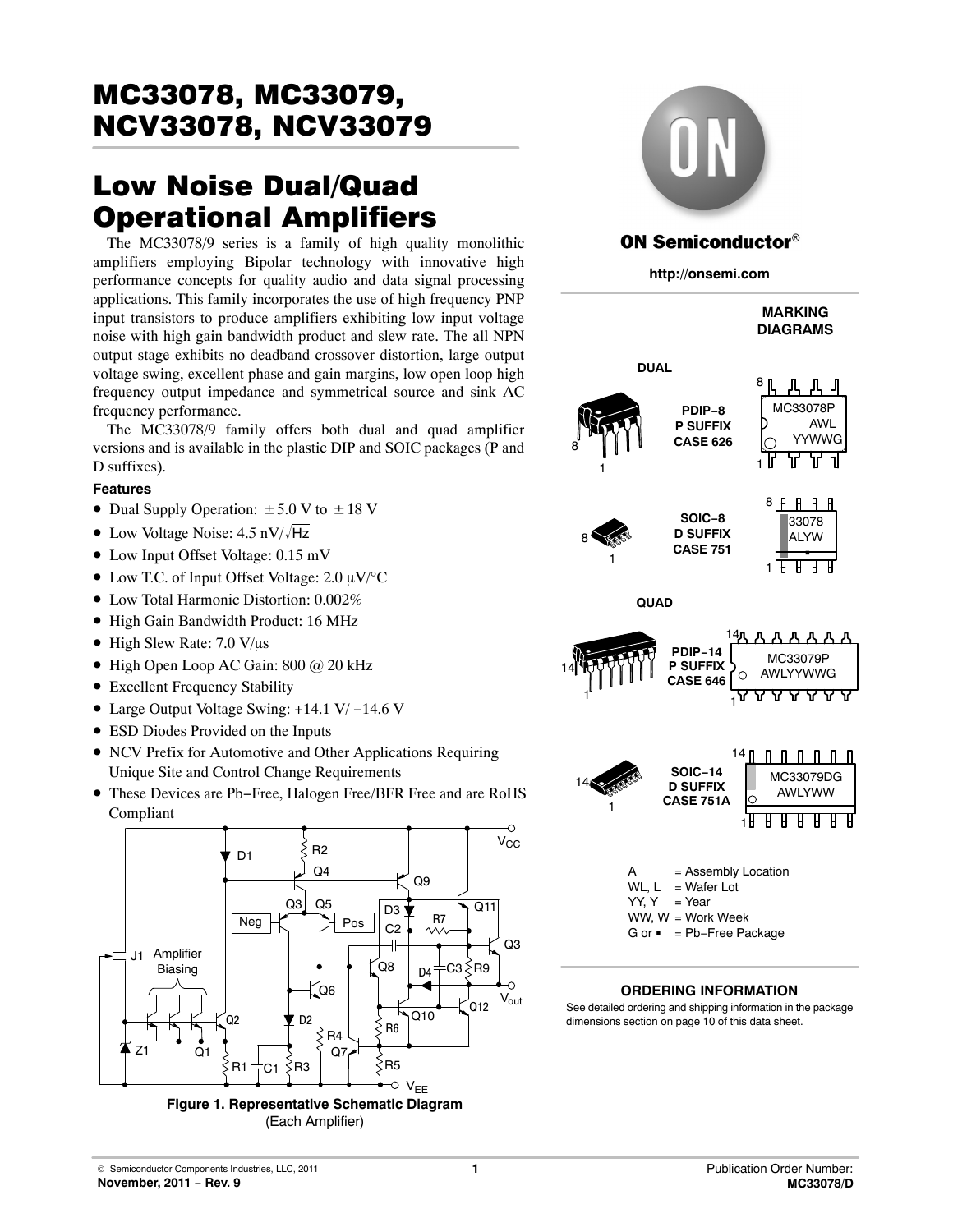#### **PIN CONNECTIONS**







**QUAD**

#### **MAXIMUM RATINGS**

| Rating                                                                                                                                                     | Symbol           | Value                    | Unit        |
|------------------------------------------------------------------------------------------------------------------------------------------------------------|------------------|--------------------------|-------------|
| Supply Voltage (V <sub>CC</sub> to V <sub>EE)</sub>                                                                                                        | $V_{\rm S}$      | $+36$                    | V           |
| Input Differential Voltage Range                                                                                                                           | V <sub>IDR</sub> | Note 1                   | v           |
| Input Voltage Range                                                                                                                                        | $V_{IR}$         | Note 1                   | V           |
| Output Short Circuit Duration (Note 2)                                                                                                                     | tsc              | Indefinite               | sec         |
| Maximum Junction Temperature                                                                                                                               | $T_J$            | $+150$                   | $^{\circ}C$ |
| Storage Temperature                                                                                                                                        | $T_{\text{stg}}$ | $-60$ to $+150$          | $^{\circ}C$ |
| <b>ESD Protection at any Pin</b><br>MC33078/NCV33078<br>- Human Body Model<br>- Machine Model<br>MC33079/NCV33079<br>- Human Body Model<br>- Machine Model | $V_{\text{esd}}$ | 600<br>200<br>550<br>150 | v           |
| Maximum Power Dissipation                                                                                                                                  | $P_D$            | Note 2                   | mW          |
| <b>Operating Temperature Range</b>                                                                                                                         | $T_A$            | $-40$ to $+85$           | $^{\circ}C$ |

Stresses exceeding Maximum Ratings may damage the device. Maximum Ratings are stress ratings only. Functional operation above the Recommended Operating Conditions is not implied. Extended exposure to stresses above the Recommended Operating Conditions may affect device reliability.

1. Either or both input voltages must not exceed the magnitude of  $\mathsf{V}_{\mathsf{CC}}$  or  $\mathsf{V}_{\mathsf{EE}}$ .

2. Power dissipation must be considered to ensure maximum junction temperature (T<sub>J</sub>) is not exceeded (see Figure [2\)](#page-3-0).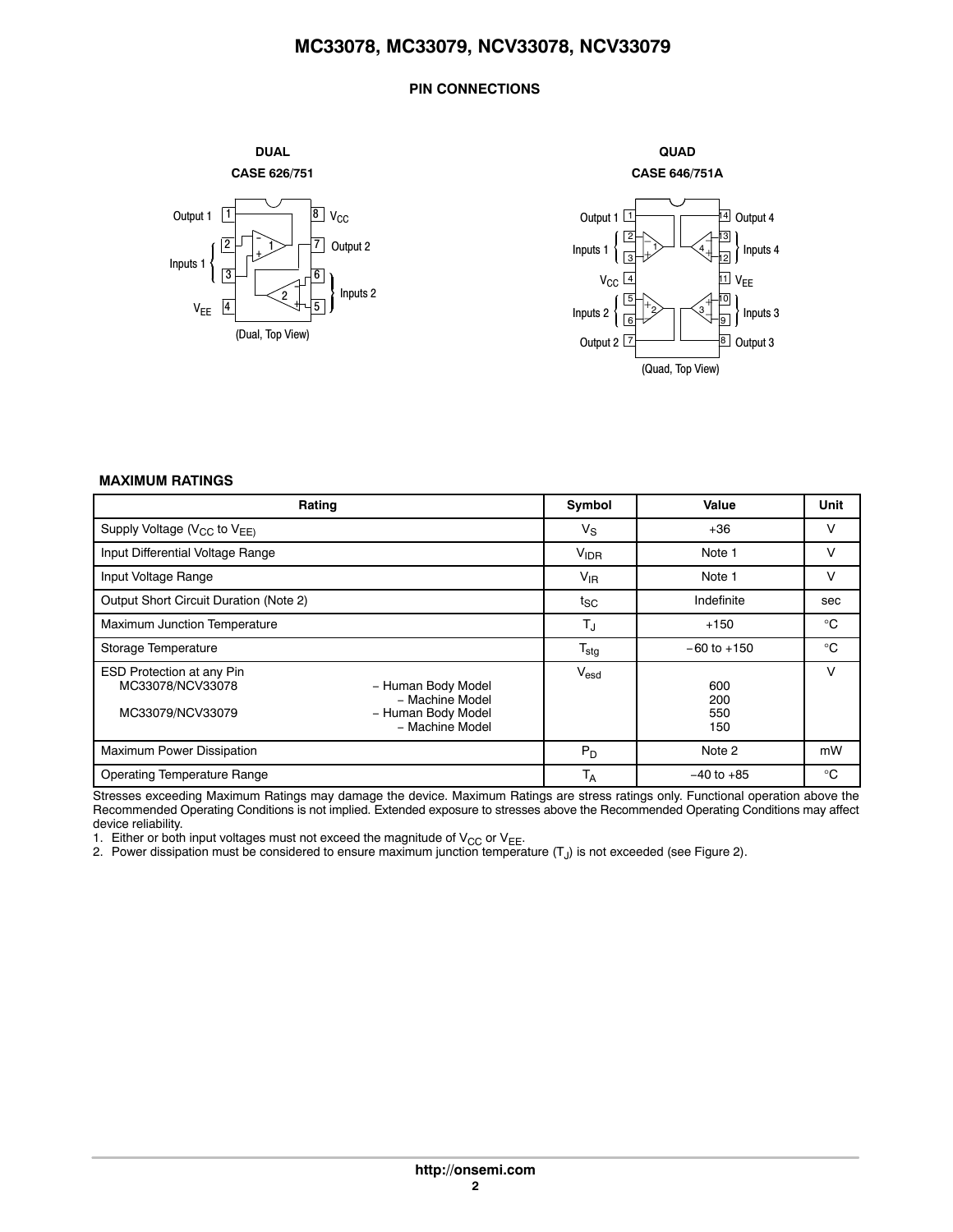| <b>Characteristics</b>                                                                                                                                                                                      | Symbol                                                         | Min                                            | <b>Typ</b>                                                     | Max                                                           | Unit       |
|-------------------------------------------------------------------------------------------------------------------------------------------------------------------------------------------------------------|----------------------------------------------------------------|------------------------------------------------|----------------------------------------------------------------|---------------------------------------------------------------|------------|
| Input Offset Voltage ( $R_S = 10 \Omega$ , $V_{CM} = 0 V$ , $V_O = 0 V$ )<br>(MC33078) $T_A = +25$ °C<br>$T_A = -40^\circ$ to $+85^\circ$ C<br>(MC33079) $T_A = +25^{\circ}C$<br>$T_A = -40^\circ$ to +85°C | $ V_{IO} $                                                     | $\qquad \qquad -$<br>$\equiv$                  | 0.15<br>0.15                                                   | 2.0<br>3.0<br>2.5<br>3.5                                      | mV         |
| Average Temperature Coefficient of Input Offset Voltage<br>$R_S = 10 \Omega$ , $V_{CM} = 0 V$ , $V_{O} = 0 V$ , $T_A = T_{low}$ to $T_{high}$                                                               | $\Delta V_{IO}/\Delta T$                                       | $\equiv$                                       | 2.0                                                            | $\qquad \qquad -$                                             | $\mu$ V/°C |
| Input Bias Current ( $V_{CM}$ = 0 V, $V_{O}$ = 0 V)<br>$T_A = +25$ °C<br>$T_A = -40^\circ$ to +85°C                                                                                                         | ŀв                                                             | $\qquad \qquad \blacksquare$                   | 300                                                            | 750<br>800                                                    | nA         |
| Input Offset Current ( $V_{CM}$ = 0 V, $V_{O}$ = 0 V)<br>$T_A = +25^{\circ}C$<br>$T_A = -40^\circ$ to +85 $\circ$ C                                                                                         | $I_{IO}$                                                       |                                                | 25<br>$\equiv$                                                 | 150<br>175                                                    | nA         |
| Common Mode Input Voltage Range ( $\Delta V_{1O}$ = 5.0 mV, V <sub>O</sub> = 0 V)                                                                                                                           | <b>V<sub>ICR</sub></b>                                         | ±13                                            | ±14                                                            | $\equiv$                                                      | $\vee$     |
| Large Signal Voltage Gain ( $V_O = \pm 10$ V, R <sub>L</sub> = 2.0 k $\Omega$ )<br>$T_A = +25$ °C<br>$T_A = -40^{\circ}$ to +85°C                                                                           | $A_{VOL}$                                                      | 90<br>85                                       | 110<br>$\equiv$                                                | $\qquad \qquad -$<br>$\overline{\phantom{0}}$                 | dВ         |
| Output Voltage Swing ( $V_{ID} = \pm 1.0 V$ )<br>$R_1 = 600 \Omega$<br>$R_1 = 600 \Omega$<br>$R_1 = 2.0 k\Omega$<br>$R_1 = 2.0 k\Omega$<br>$R_1 = 10 k\Omega$<br>$R_1 = 10 k\Omega$                         | $V_0 +$<br>$V_0 -$<br>$V_0 +$<br>$V_0 -$<br>$V_0 +$<br>$V_O -$ | $\overline{\phantom{0}}$<br>$+13.2$<br>$+13.5$ | $+10.7$<br>$-11.9$<br>$+13.8$<br>$-13.7$<br>$+14.1$<br>$-14.6$ | -<br>$\overline{\phantom{0}}$<br>$-13.2$<br>$\equiv$<br>$-14$ | $\vee$     |
| Common Mode Rejection ( $V_{in} = \pm 13V$ )                                                                                                                                                                | <b>CMR</b>                                                     | 80                                             | 100                                                            | $\equiv$                                                      | dВ         |
| Power Supply Rejection (Note 3)<br>$V_{\text{CC}}/V_{\text{EE}}$ = +15 V/ -15 V to +5.0 V/ -5.0 V                                                                                                           | <b>PSR</b>                                                     | 80                                             | 105                                                            |                                                               | dВ         |
| Output Short Circuit Current ( $V_{ID}$ = 1.0 V, Output to Ground)<br>Source<br>Sink                                                                                                                        | $I_{SC}$                                                       | $+15$<br>$-20$                                 | $+29$<br>$-37$                                                 | -<br>$\equiv$                                                 | mA         |
| Power Supply Current ( $VO = 0$ V, All Amplifiers)<br>(MC33078) $T_A = +25^{\circ}C$<br>$T_A = -40^\circ$ to +85 $^\circ$ C<br>(MC33079) $T_A = +25^{\circ}C$<br>$T_A = -40^\circ$ to +85°C                 | Iр                                                             | $\qquad \qquad -$<br>$\equiv$<br>$\equiv$      | 4.1<br>8.4<br>$\equiv$                                         | 5.0<br>5.5<br>10<br>11                                        | mA         |

#### **DC ELECTRICAL CHARACTERISTICS** (V<sub>CC</sub> = +15 V, V<sub>EE</sub> = −15 V, T<sub>A</sub> = 25°C, unless otherwise noted.)

3. Measured with  $V_{CC}$  and  $V_{EE}$  differentially varied simultaneously.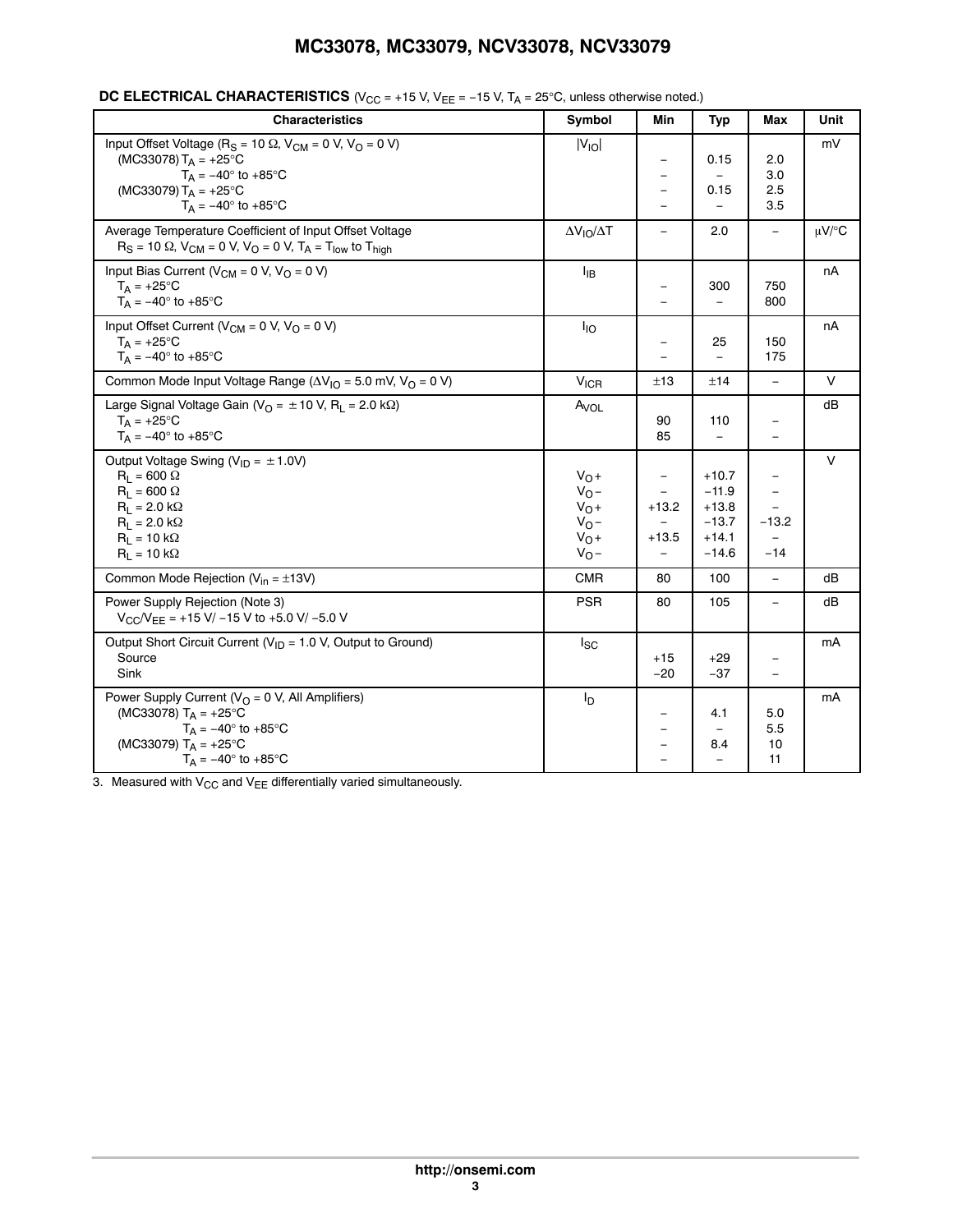| <b>Characteristics</b>                                                                                                                         | Symbol     | Min                      | Typ             | Max                      | Unit           |
|------------------------------------------------------------------------------------------------------------------------------------------------|------------|--------------------------|-----------------|--------------------------|----------------|
| Slew Rate ( $V_{in}$ = -10 V to +10 V, R <sub>L</sub> = 2.0 k $\Omega$ , C <sub>L</sub> = 100 pF A <sub>V</sub> = +1.0)                        | <b>SR</b>  | 5.0                      | 7.0             |                          | $V/\mu s$      |
| Gain Bandwidth Product (f = 100 kHz)                                                                                                           | <b>GBW</b> | 10                       | 16              |                          | <b>MHz</b>     |
| Unity Gain Bandwidth (Open Loop)                                                                                                               | <b>BW</b>  | $\qquad \qquad -$        | 9.0             | -                        | <b>MHz</b>     |
| Gain Margin ( $R_L$ = 2.0 k $\Omega$ )<br>$C_L = 0 pF$<br>$C_L = 100 pF$                                                                       | $A_m$      |                          | $-11$<br>$-6.0$ | $\overline{\phantom{m}}$ | dB             |
| Phase Margin ( $R_L$ = 2.0 k $\Omega$ )<br>$C_1 = 0$ pF<br>$C_1 = 100 pF$                                                                      | $\Phi$ m   | -                        | 55<br>40        | -                        | Deg            |
| Channel Separation ( $f = 20$ Hz to 20 kHz)                                                                                                    | <b>CS</b>  | -                        | $-120$          |                          | dB             |
| Power Bandwidth ( $V_O$ = 27 $V_{pp}$ , R <sub>L</sub> = 2.0 k $\Omega$ , THD $\pm$ 1.0%)                                                      | $BW_{p}$   | $\qquad \qquad -$        | 120             | $\overline{\phantom{m}}$ | kHz            |
| <b>Total Harmonic Distortion</b><br>$(R_L = 2.0 \text{ k}\Omega, f = 20 \text{ Hz}$ to 20 kHz, $V_O = 3.0 \text{ V}_{\text{rms}}, A_V = +1.0)$ | <b>THD</b> | -                        | 0.002           |                          | %              |
| Open Loop Output Impedance ( $VO = 0$ V, f = 9.0 MHz)                                                                                          | $ Z_O $    | -                        | 37              | -                        | Ω              |
| Differential Input Resistance ( $V_{CM = 0 V}$ )                                                                                               | $R_{in}$   | $\overline{\phantom{0}}$ | 175             |                          | $k\Omega$      |
| Differential Input Capacitance ( $V_{CM = 0 V}$ )                                                                                              | $C_{in}$   | $\overline{\phantom{0}}$ | 12              |                          | pF             |
| Equivalent Input Noise Voltage ( $R_S$ = 100 $\Omega$ , f = 1.0 kHz)                                                                           | $e_n$      | -                        | 4.5             | $\overline{\phantom{m}}$ | $nV/\sqrt{Hz}$ |
| Equivalent Input Noise Current ( $f = 1.0$ kHz)                                                                                                | $I_{n}$    | -                        | 0.5             |                          | $Hz \vee pA/$  |

<span id="page-3-0"></span>**AC ELECTRICAL CHARACTERISTICS** (V<sub>CC</sub> = +15 V, V<sub>EE</sub> = −15 V, T<sub>A</sub> = 25°C, unless otherwise noted.)







**Figure 4. Input Bias Current versus Temperature Figure 5. Input Offset Voltage versus Temperature**



**Figure 3. Input Bias Current versus Supply Voltage**

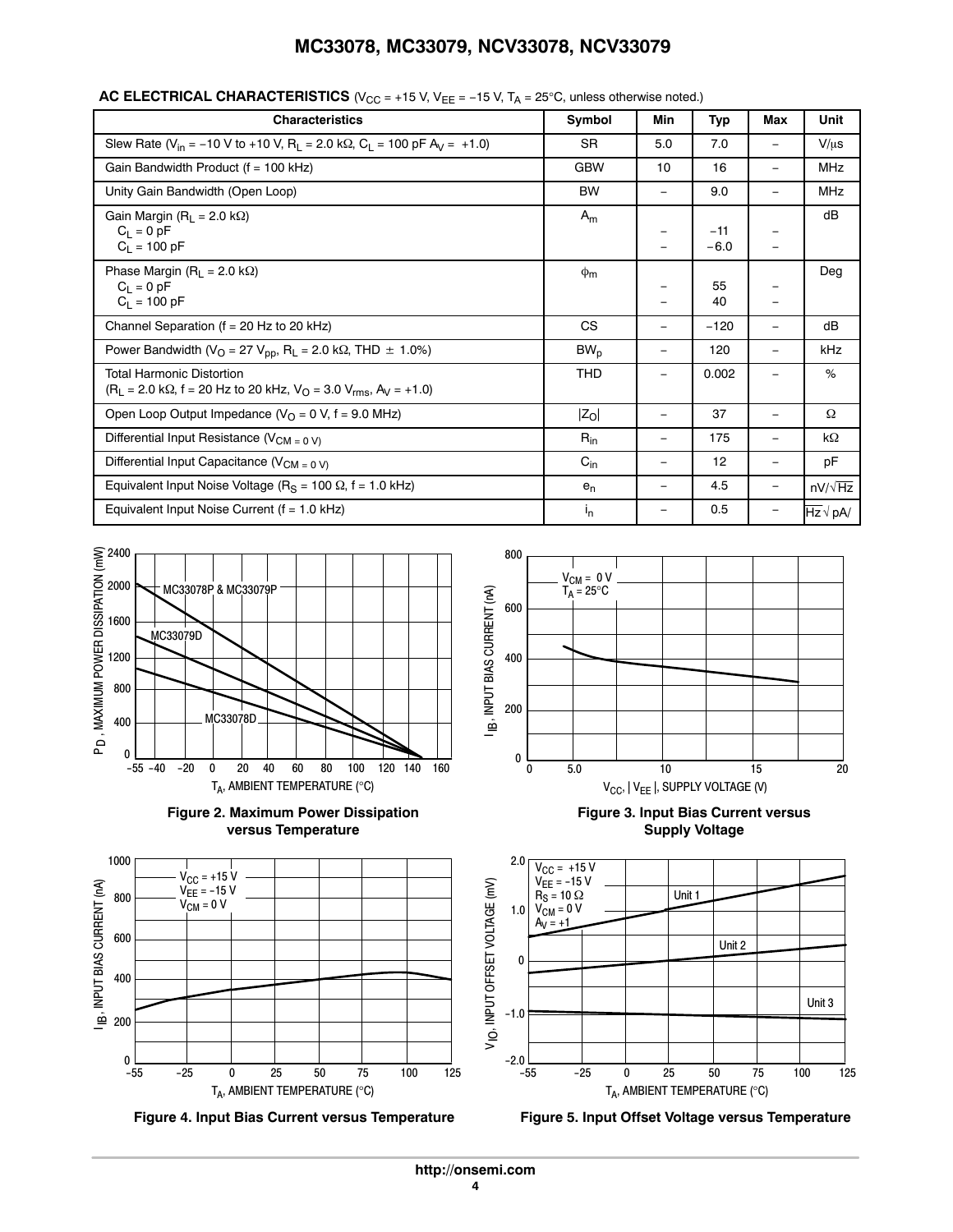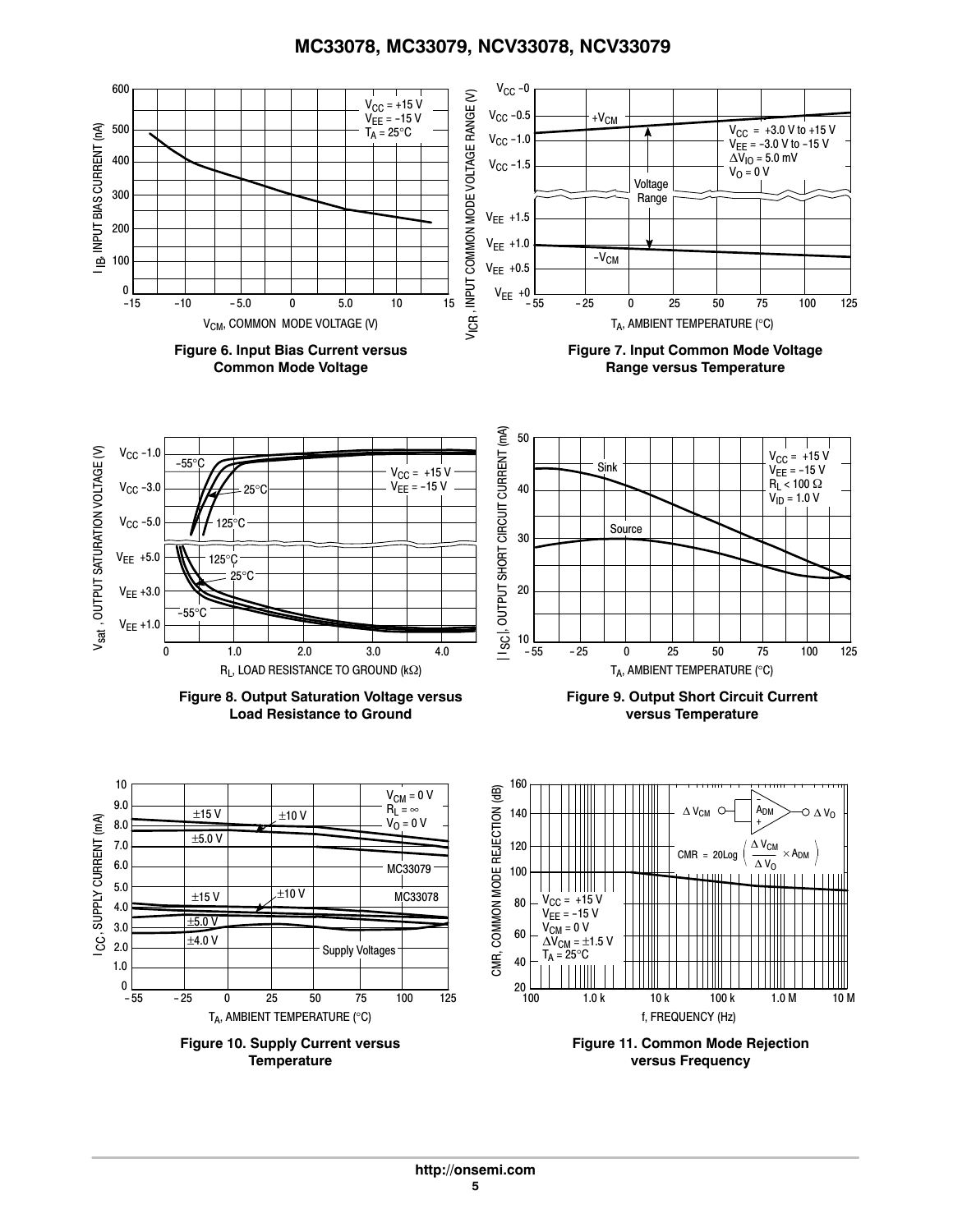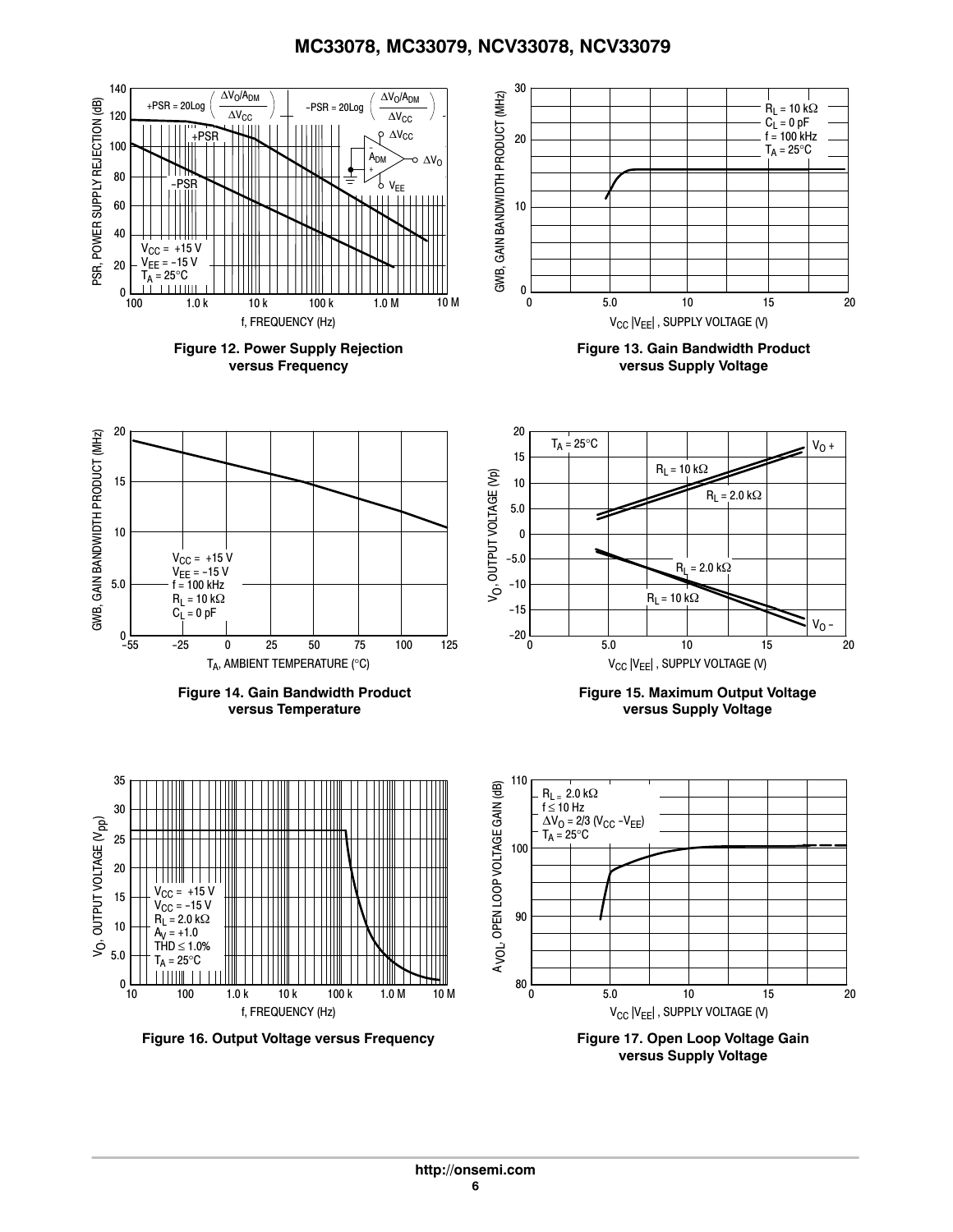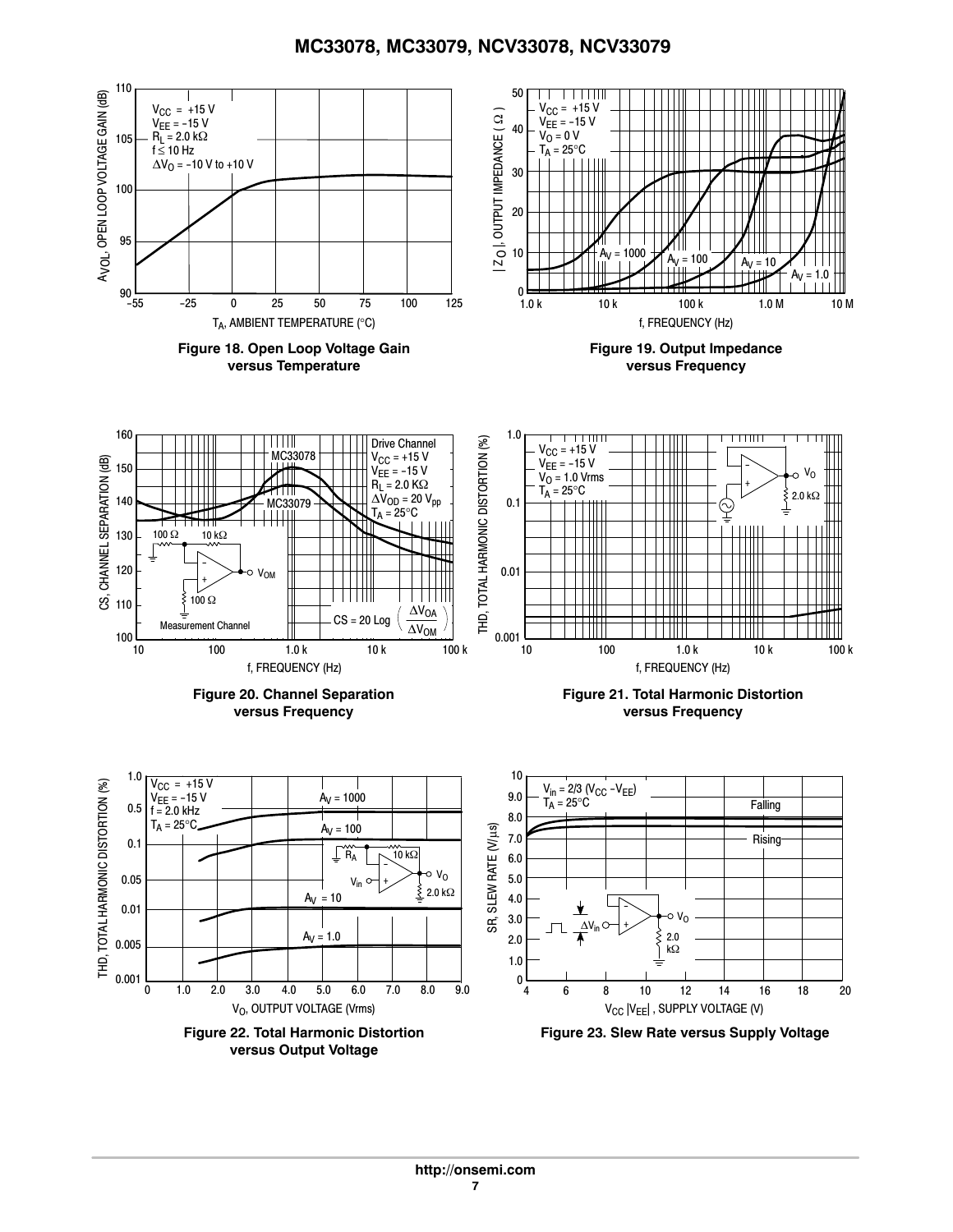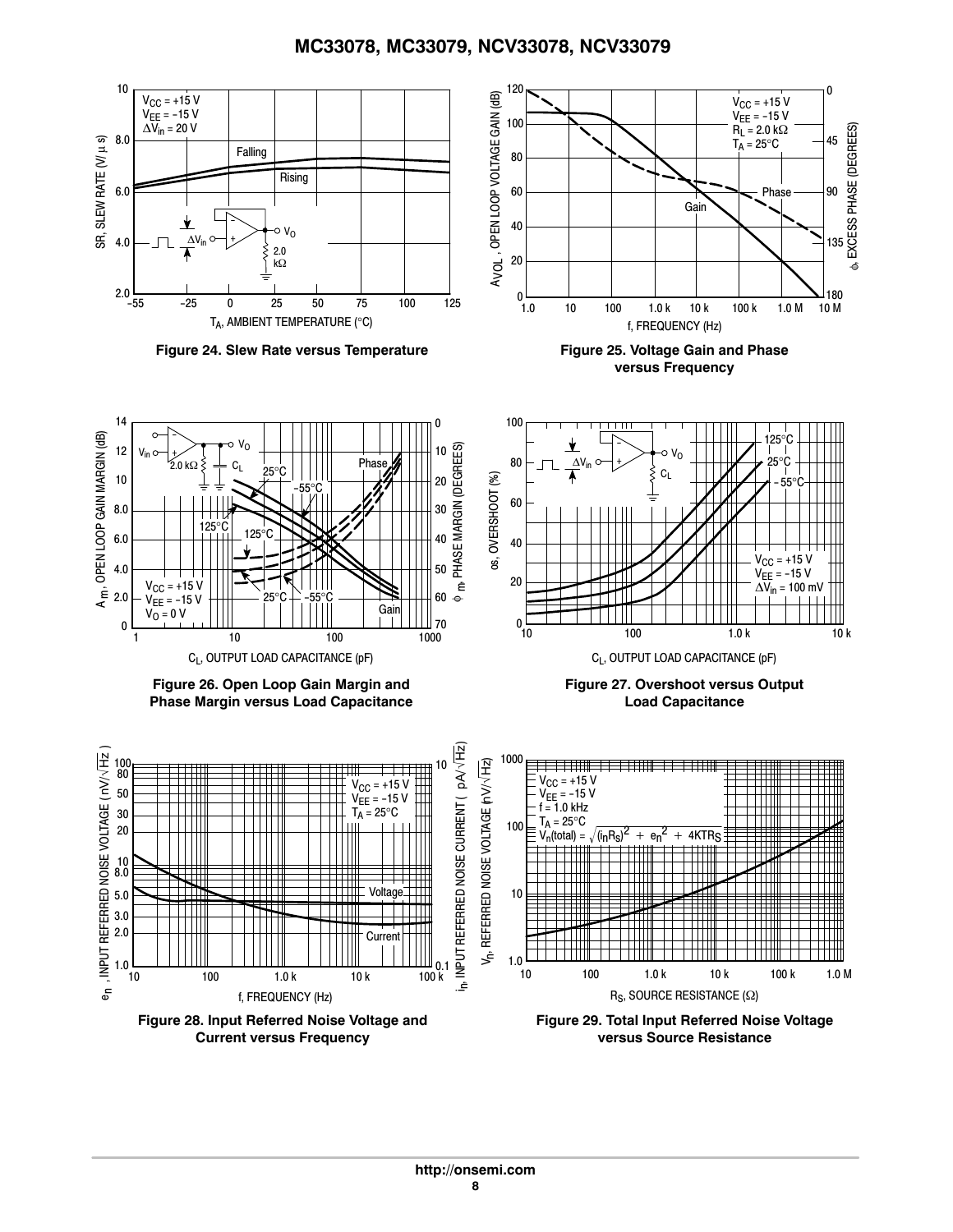

**Figure 30. Phase Margin and Gain Margin versus Differential Source Resistance**







**Figure 31. Inverting Amplifier Slew Rate Figure 32. Non−inverting Amplifier Slew Rate**



**Figure 33. Non−inverting Amplifier Overshoot Figure 34. Low Frequency Noise Voltage**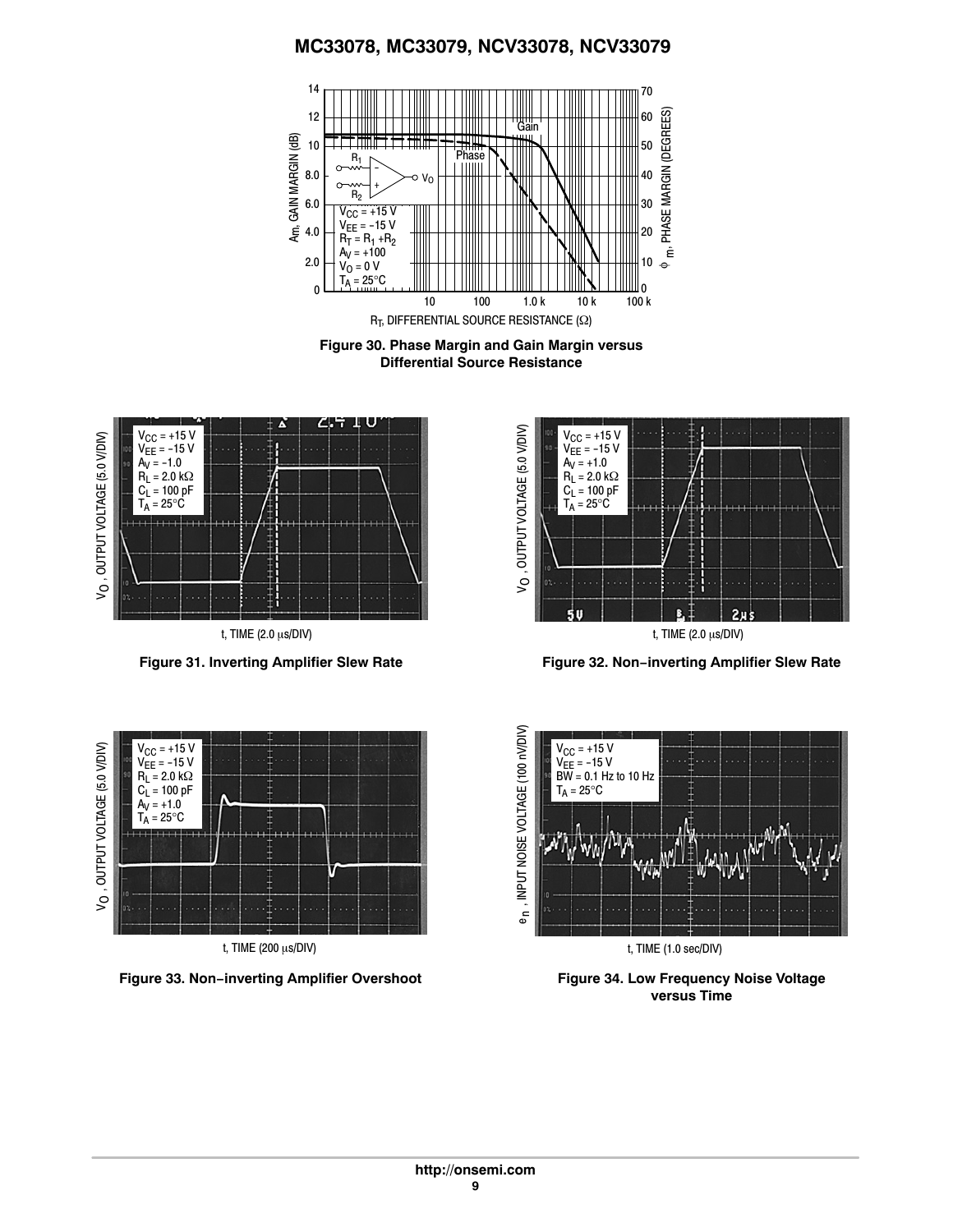<span id="page-9-0"></span>

Note: All capacitors are non−polarized.

**Figure 35. Voltage Noise Test Circuit (0.1 Hz to 10 Hzp−p)**

#### **ORDERING INFORMATION**

| <b>Device</b> | Package              | Shipping <sup>†</sup> |  |  |
|---------------|----------------------|-----------------------|--|--|
| MC33078DG     |                      | 98 Units / Rail       |  |  |
| MC33078DR2G   | SOIC-8<br>(Pb-Free)  |                       |  |  |
| NCV33078DR2G* |                      | 2500 / Tape & Reel    |  |  |
| MC33078P      | PDIP-8               |                       |  |  |
| MC33078PG     | PDIP-8<br>(Pb-Free)  | 50 Units / Rail       |  |  |
| MC33079DG     | SOIC-14<br>(Pb-Free) | 55 Units / Rail       |  |  |
| MC33079DR2G   | SOIC-14              | 2500 / Tape & Reel    |  |  |
| NCV33079DR2G* | (Pb-Free)            |                       |  |  |
| MC33079P      | PDIP-14              |                       |  |  |
| MC33079PG     | PDIP-14<br>(Pb-Free) | 25 Units / Rail       |  |  |

†For information on tape and reel specifications, including part orientation and tape sizes, please refer to our Tape and Reel Packaging Specifications Brochure, BRD8011/D.

\*NCV devices are qualified for automotive use.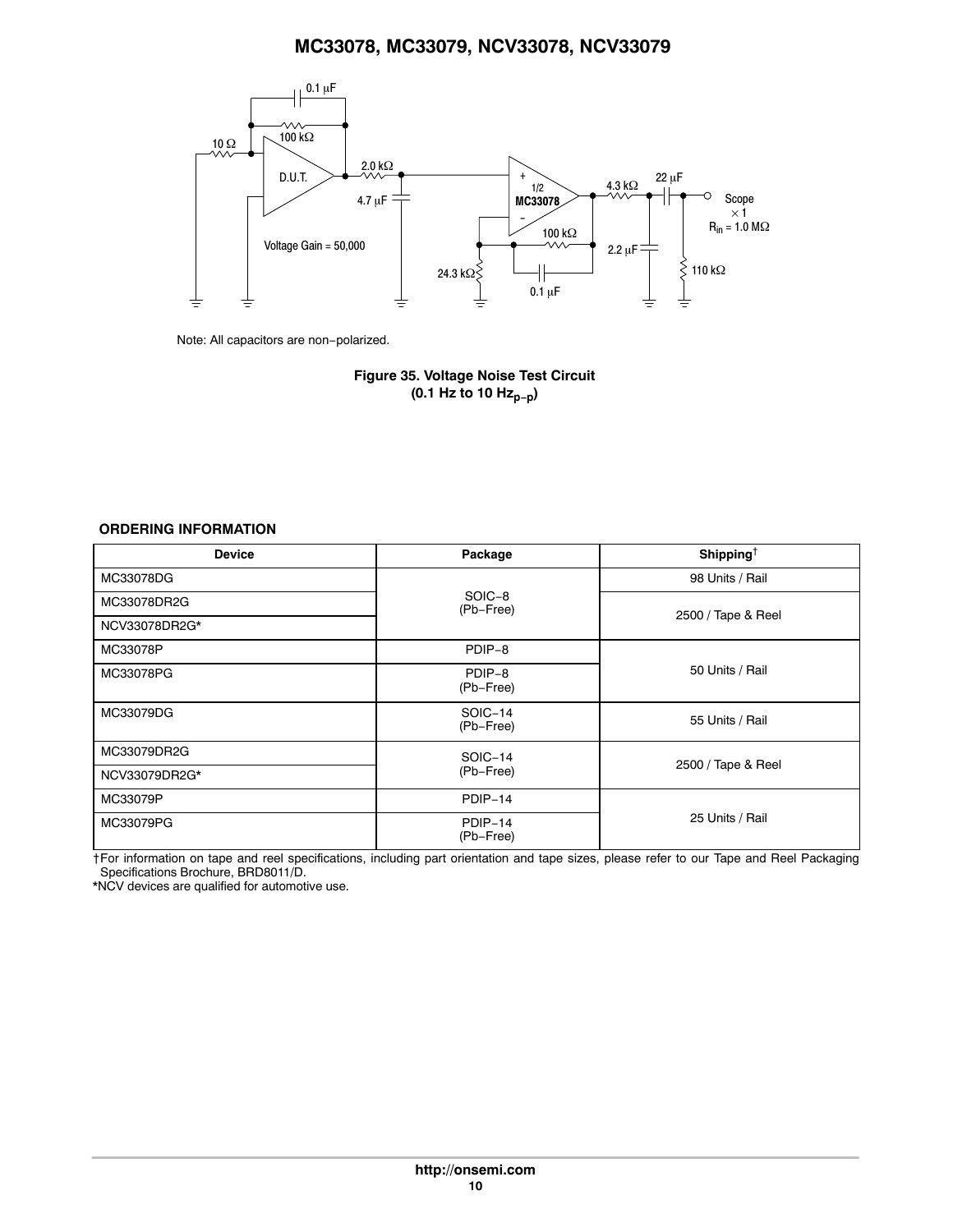**PDIP−8 N SUFFIX** CASE 626−05 ISSUE M





- 
- NOTES:<br>1. DIMENSIONING AND TOLERANCING PER ASME<br>2. CONTROLLING DIMENSION: INCHES.<br>3. DIMENSION E IS MEASURED WITH THE LEADS RE-<br>5. DIMENSION E IS MEASURED WITH E2.<br>4. DIMENSION E1 DOES NOT INCLUDE MOLD FLASH.<br>5. ROUNDED CO

|                | <b>INCHES</b> |            |            | <b>MILLIMETERS</b> |            |            |
|----------------|---------------|------------|------------|--------------------|------------|------------|
| <b>DIM</b>     | <b>MIN</b>    | <b>NOM</b> | <b>MAX</b> | <b>MIN</b>         | <b>NOM</b> | <b>MAX</b> |
| А              |               |            | 0.210      |                    |            | 5.33       |
| А1             | 0.015         |            |            | 0.38               |            |            |
| b              | 0.014         | 0.018      | 0.022      | 0.35               | 0.46       | 0.56       |
| С              | 0.008         | 0.010      | 0.014      | 0.20               | 0.25       | 0.36       |
| D              | 0.355         | 0.365      | 0.400      | 9.02               | 9.27       | 10.02      |
| D1             | 0.005         |            |            | 0.13               |            |            |
| Е              | 0.300         | 0.310      | 0.325      | 7.62               | 7.87       | 8.26       |
| E1             | 0.240         | 0.250      | 0.280      | 6.10               | 6.35       | 7.11       |
| E <sub>2</sub> |               | 0.300 BSC  |            | 7.62 BSC           |            |            |
| E3             |               |            | 0.430      |                    |            | 10.92      |
| e              | 0.100 BSC     |            |            | 2.54 BSC           |            |            |
|                | 0.115         | 0.130      | 0.150      | 2.92               | 3.30       | 3.81       |





**END VIEW**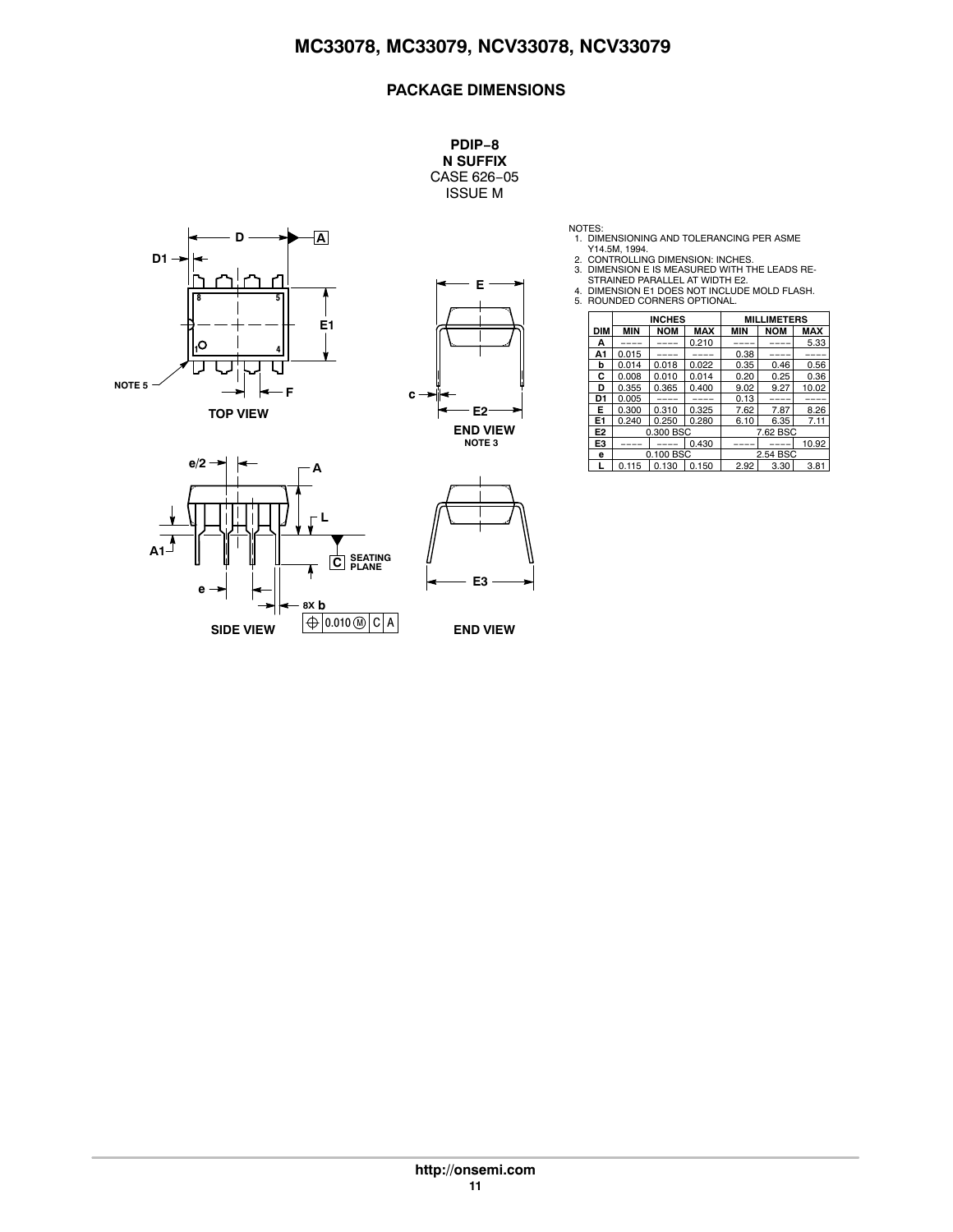**SOIC−8 NB**



NOTES:

- 1. DIMENSIONING AND TOLERANCING PER
- ANSI Y14.5M, 1982. 2. CONTROLLING DIMENSION: MILLIMETER.
- 3. DIMENSION A AND B DO NOT INCLUDE MOLD PROTRUSION.
- 
- 4. MAXIMUM MOLD PROTRUSION 0.15 (0.006)<br>PER SIDE.<br>5. DIMENSION D DOES NOT INCLUDE DAMBAR<br>PROTRUSION. ALLOWABLE DAMBAR<br>PROTRUSION SHALL BE 0.127 (0.005) TOTAL<br>IN EXCESS OF THE D DIMENSION AT
- 
- MAXIMUM MATERIAL CONDITION. 6. 751−01 THRU 751−06 ARE OBSOLETE. NEW STANDARD IS 751−07.

|            | <b>MILLIMETERS</b> |           |              | <b>INCHES</b> |  |
|------------|--------------------|-----------|--------------|---------------|--|
| <b>DIM</b> | <b>MIN</b>         | MAX       | <b>MIN</b>   | <b>MAX</b>    |  |
| А          | 4.80               | 5.00      | 0.189        | 0.197         |  |
| в          | 3.80               | 4.00      | 0.150        | 0.157         |  |
| C          | 1.35               | 1.75      | 0.053        | 0.069         |  |
| D          | 0.33               | 0.51      | 0.013        | 0.020         |  |
| G          | 1.27 BSC           |           | 0.050 BSC    |               |  |
| н          | 0.10               | 0.25      | 0.004        | 0.010         |  |
| J          | 0.19               | 0.25      | 0.007        | 0.010         |  |
| ĸ          | 0.40               | 1.27      | 0.016        | 0.050         |  |
| М          | $\circ$<br>0       | $8^\circ$ | $\circ$<br>0 | $\circ$<br>8  |  |
| N          | 0.25               | 0.50      | 0.010        | 0.020         |  |
| s          | 5.80               | 6.20      | 0.228        | 0.244         |  |

\*For additional information on our Pb−Free strategy and soldering details, please download the ON Semiconductor Soldering and Mounting Techniques Reference Manual, SOLDERRM/D.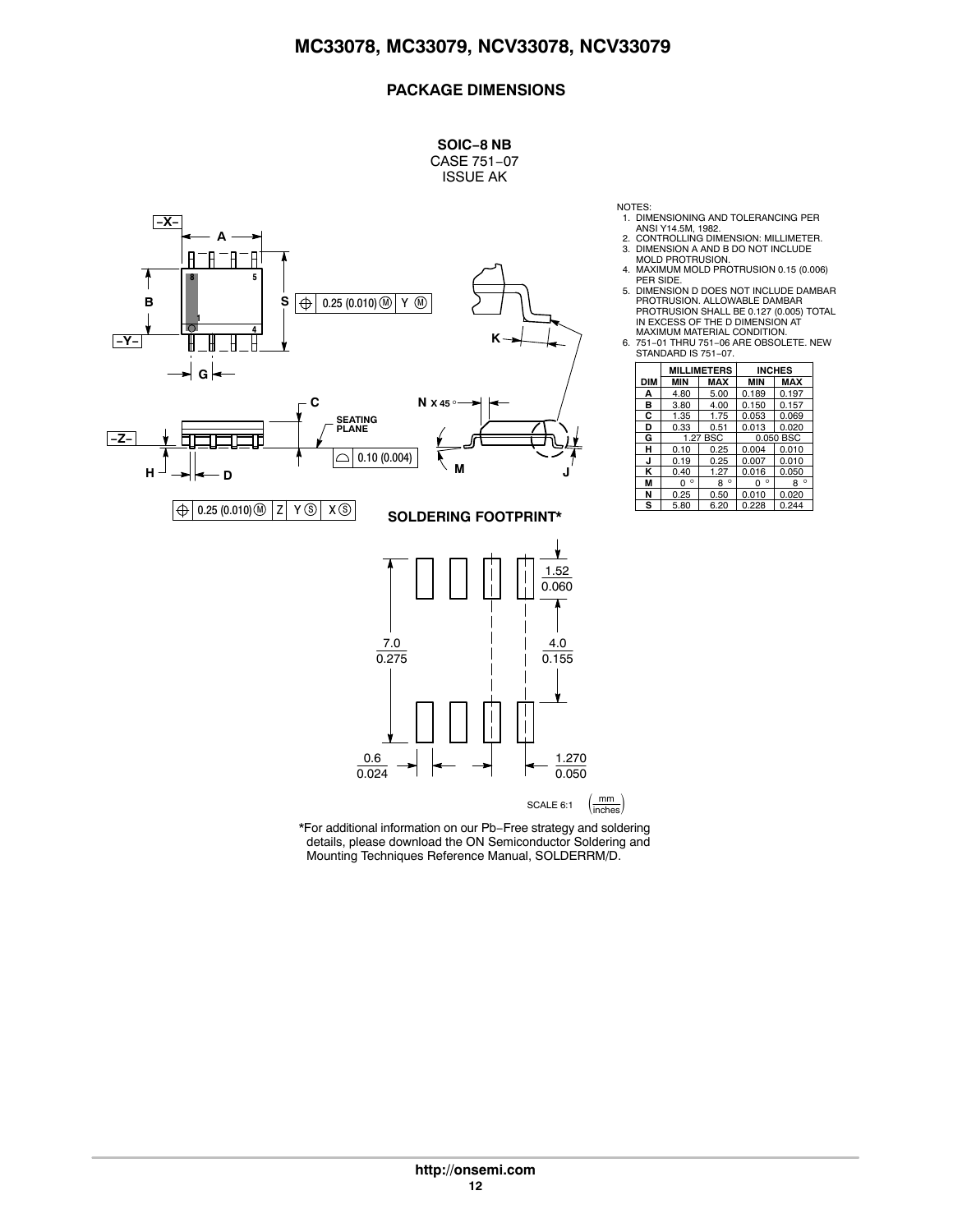**PDIP−14** CASE 646−06 ISSUE P



NOTES:<br>
1. DIMENSIONING AND TOLERANCING PER ANSI<br>
2. CONTROLLING DIMENSION: INCH.<br>
3. DIMENSION L TO CENTER OF LEADS WHEN<br>
4. DIMENSION B DOES NOT INCLUDE MOLD FLASH.<br>
4. DIMENSION B DOES NOT INCLUDE MOLD FLASH.<br>
5. ROUNDE

|   |            | <b>INCHES</b> |              | <b>MILLIMETERS</b> |              |  |
|---|------------|---------------|--------------|--------------------|--------------|--|
|   | <b>DIM</b> | <b>MIN</b>    | <b>MAX</b>   | <b>MIN</b>         | <b>MAX</b>   |  |
|   | А          | 0.715         | 0.770        | 18.16              | 19.56        |  |
|   | в          | 0.240         | 0.260        | 6.10               | 6.60         |  |
|   | С          | 0.145         | 0.185        | 3.69               | 4.69         |  |
|   | D          | 0.015         | 0.021        | 0.38               | 0.53         |  |
|   | F          | 0.040         | 0.070        | 1.02               | 1.78         |  |
|   | G          |               | 0.100 BSC    | 2.54 BSC           |              |  |
|   | н          | 0.052         | 0.095        | 1.32               | 2.41         |  |
|   | J          | 0.008         | 0.015        | 0.20               | 0.38         |  |
|   | κ          | 0.115         | 0.135        | 2.92               | 3.43         |  |
|   |            | 0.290         | 0.310        | 7.37               | 7.87         |  |
| J | М          | ---           | $10^{\circ}$ | ---                | $10^{\circ}$ |  |
| м | N          | 0.015         | 0.039        | 0.38               | 1.01         |  |